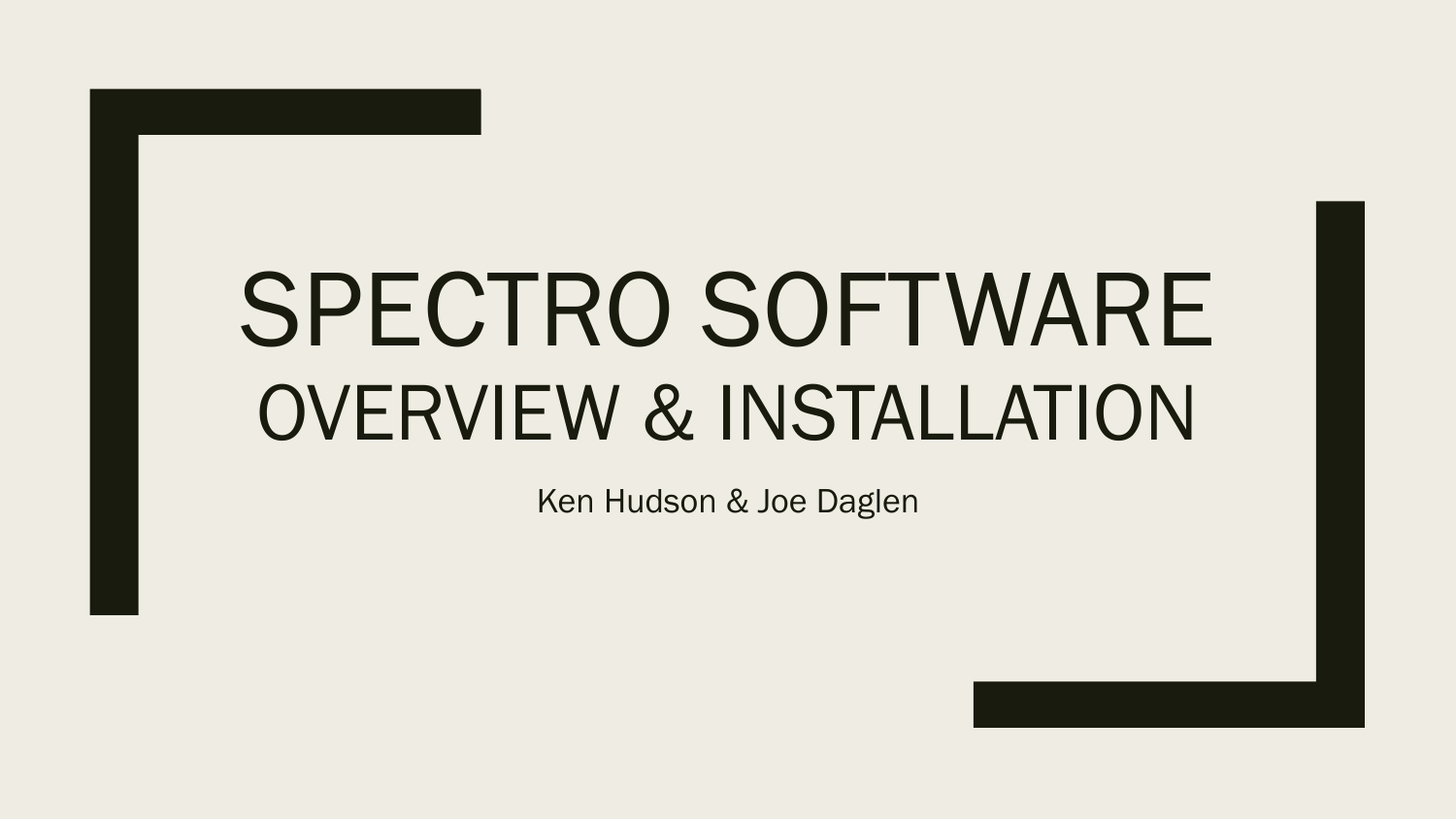### What should we have installed?

- ISIS
- Demetra
- Bulk Rename Utility
- Important note: this is all optional but recommended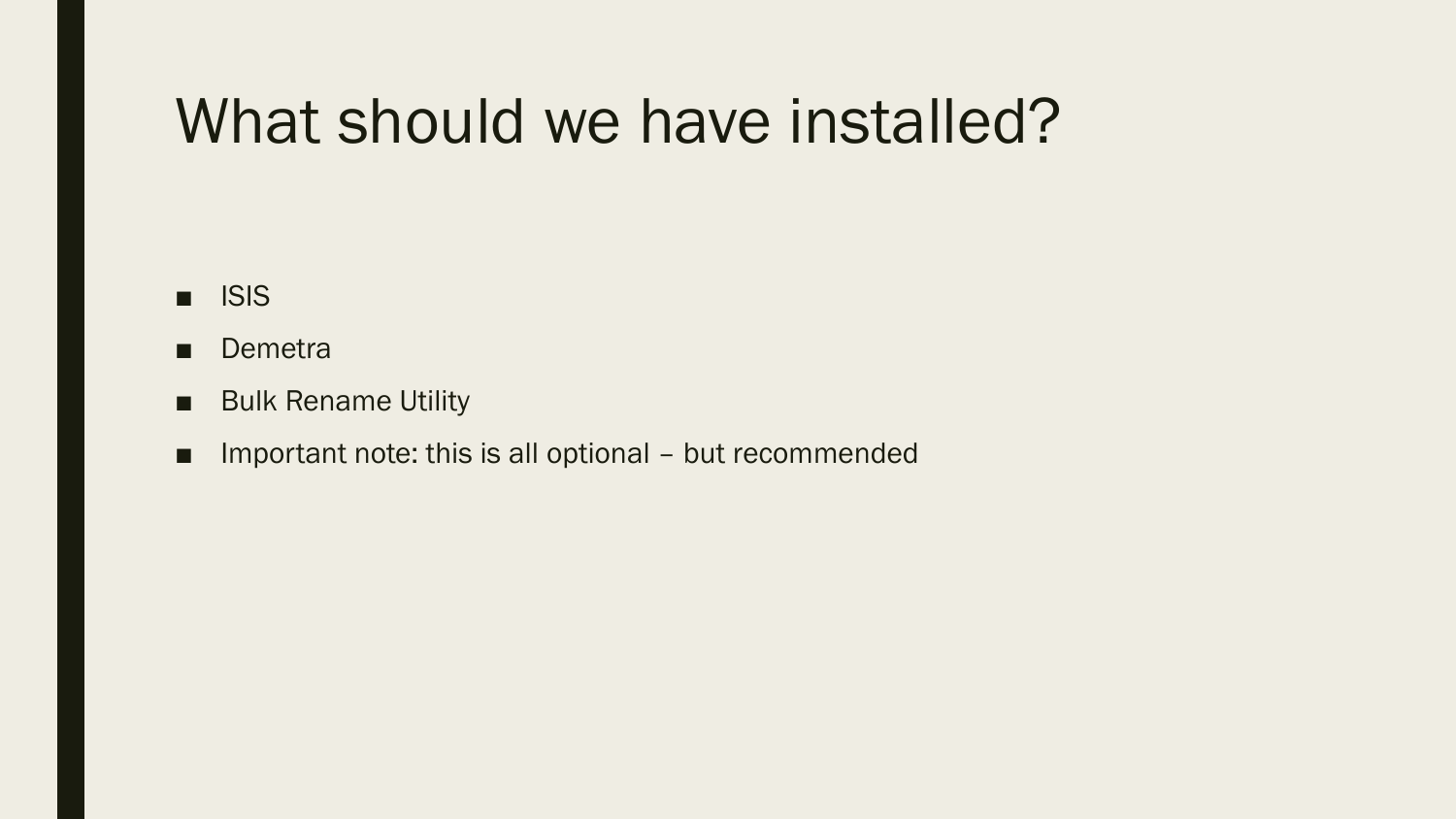# Why ISIS?

■ OHP

■ BeSS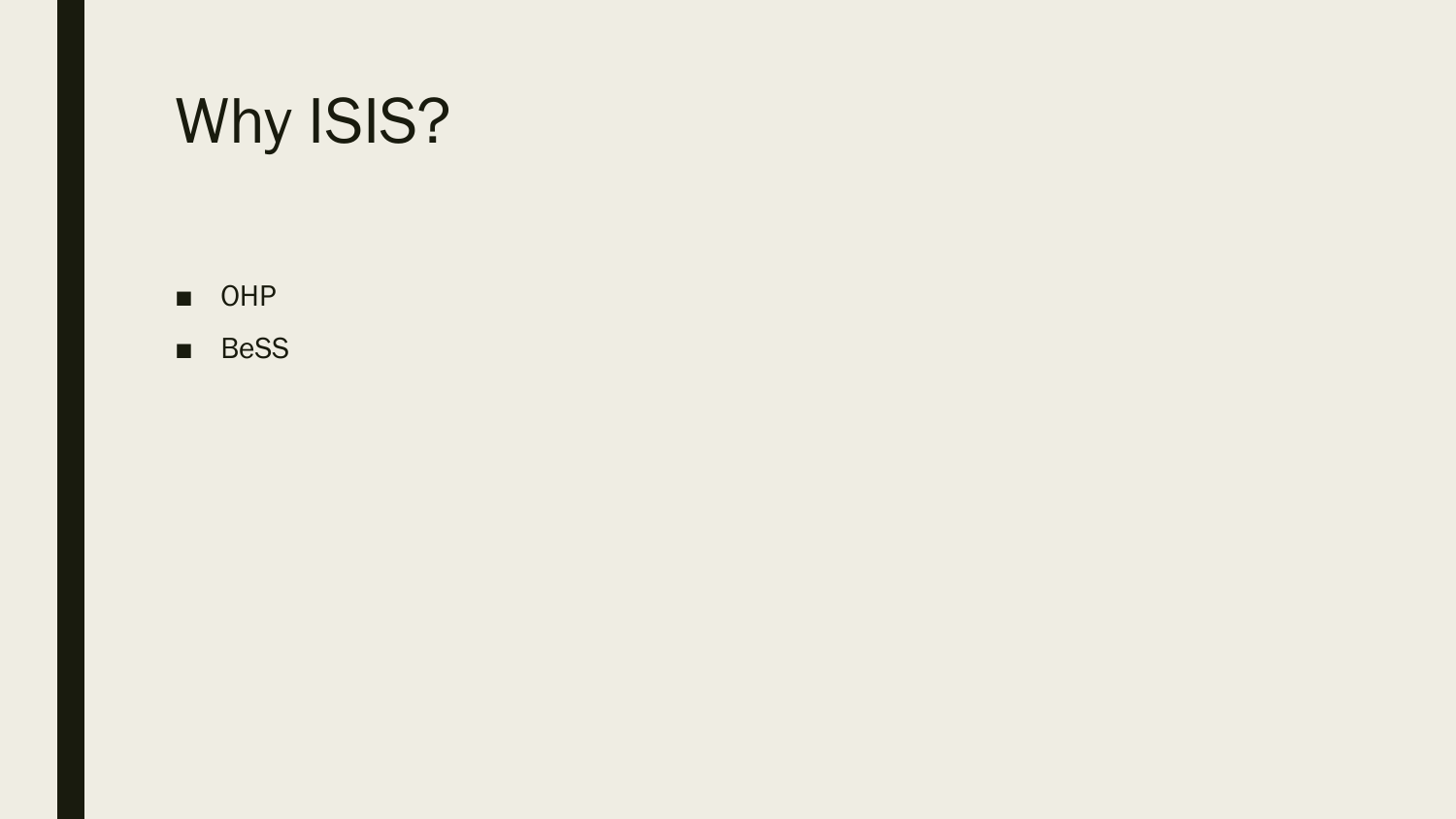# Why Demetra?

- "Demetra manages acquisitions AND data reduction, as well as spectra plotting."
- "Developed by Shelyak Instruments with the Alpy 600 in mind"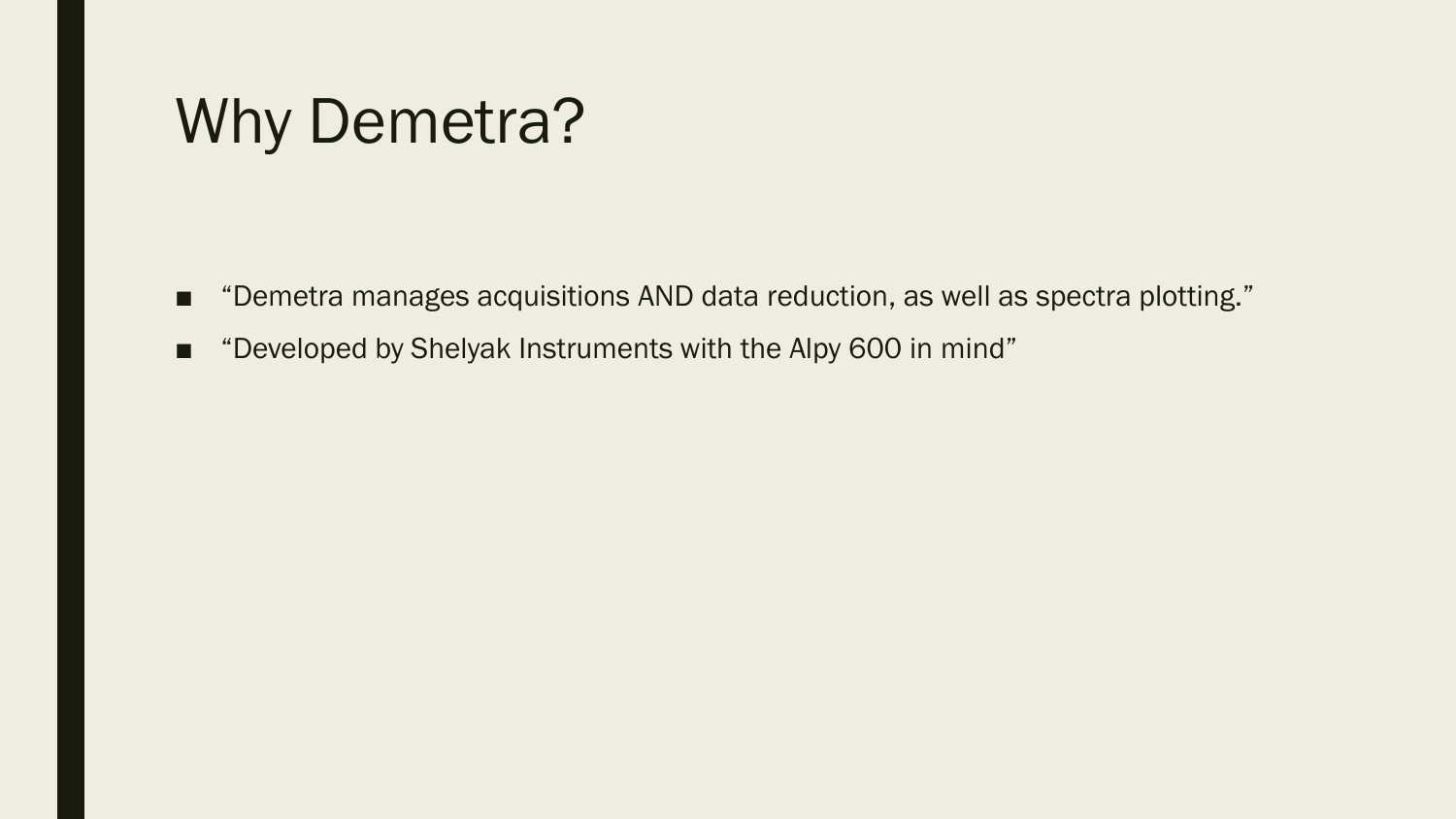# Why Bulk Rename Utility?

- "Rename multiple files quickly"
- ISIS is very picky about file naming conventions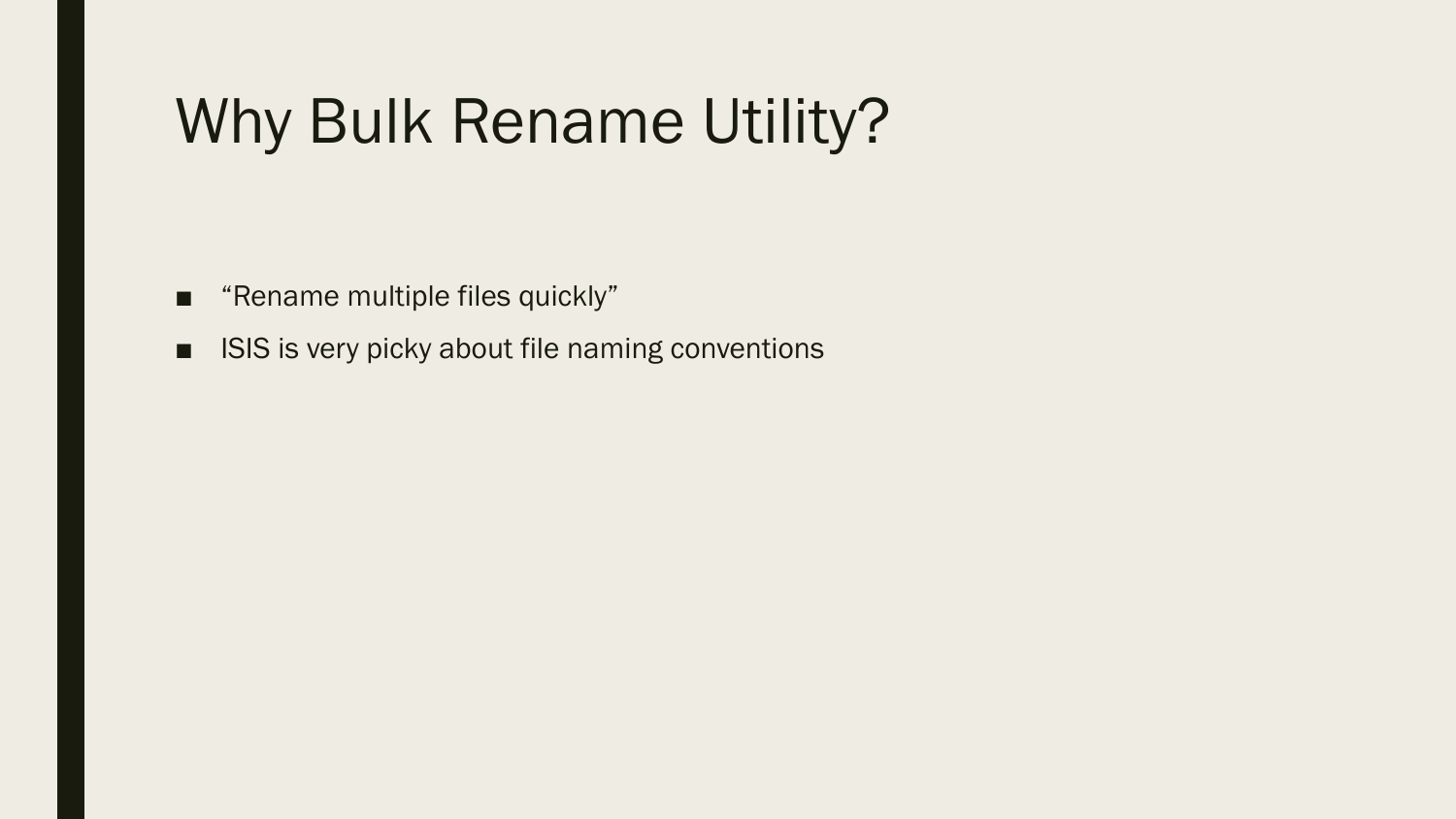# But, what about the other software?

- Visual Spec / VSpec
- RSpec
- BASS
- **IRAF**
- Python / PyRAF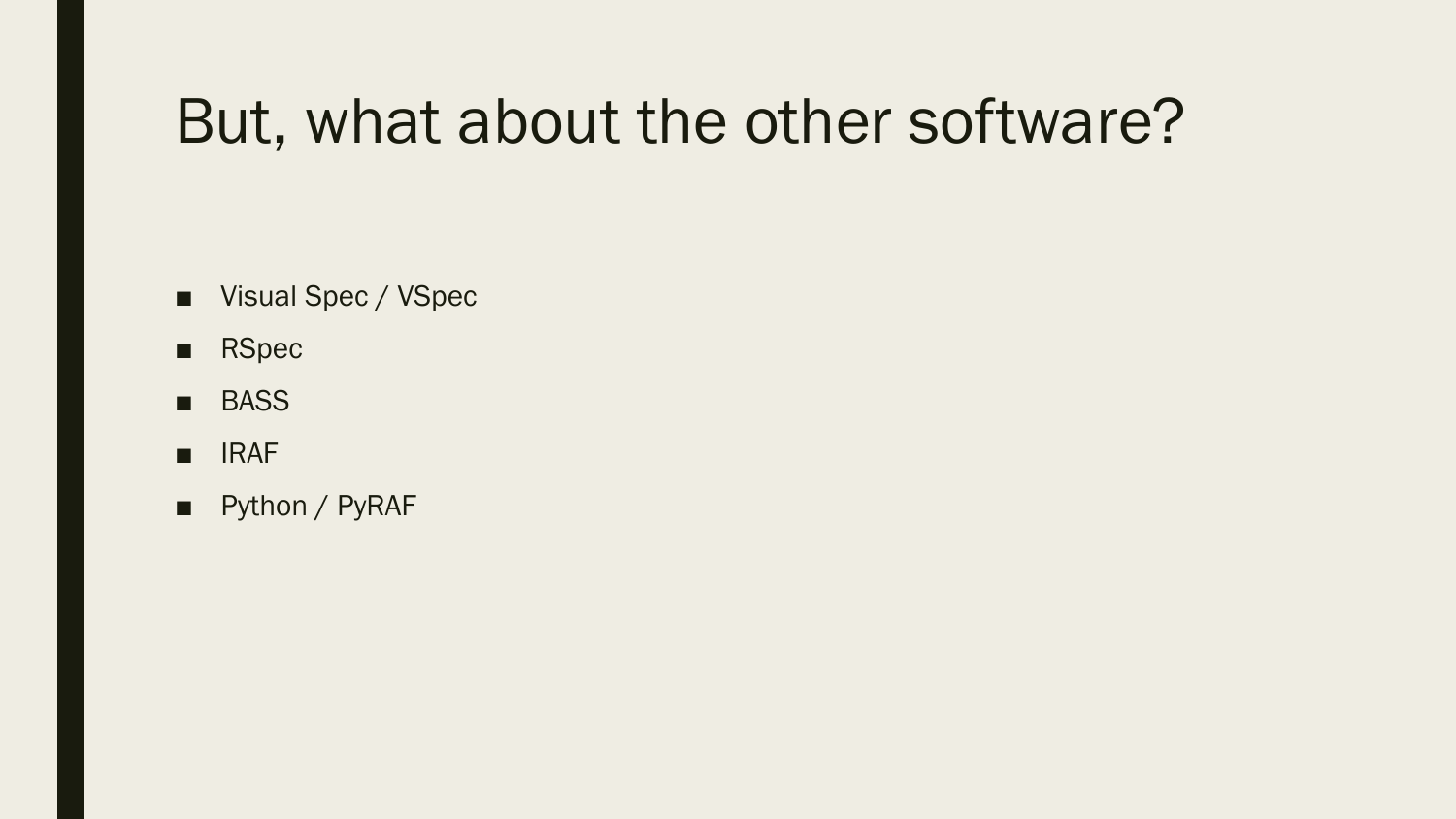#### What is ISIS?

- "A free Windows application dedicated to processing of astronomical spectral data"
- Data reduction software and more (e.g., plotting)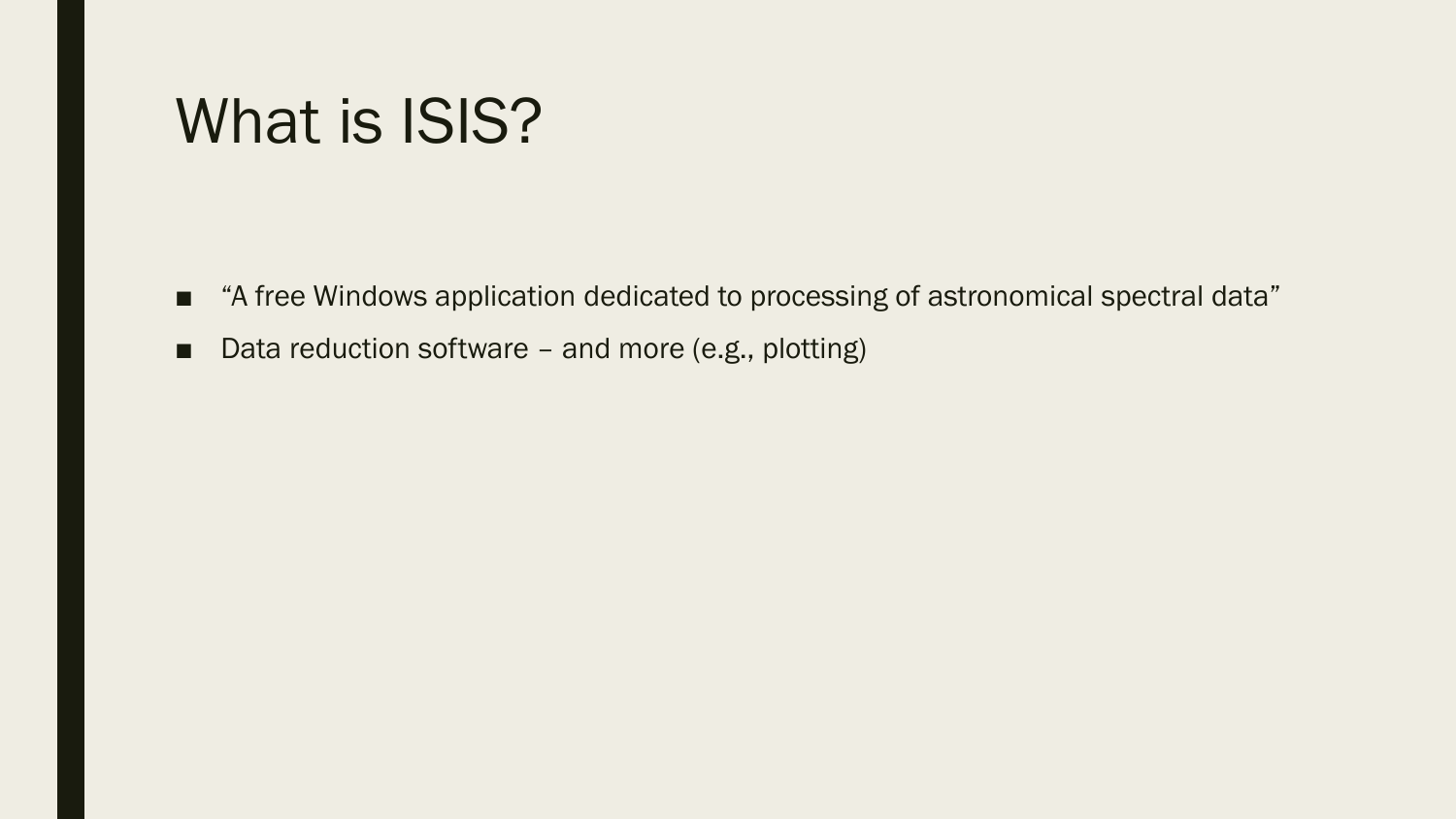### What is data reduction?

- It's a process
- The process of taking a large amount of data and transforming it into a simplified form that is scientifically useful
- Large amount of data?
	- *Offset frames (aka bias frames)*
	- *Darks*
	- *Flats*
	- *Calibration frames*
	- *Spectral images*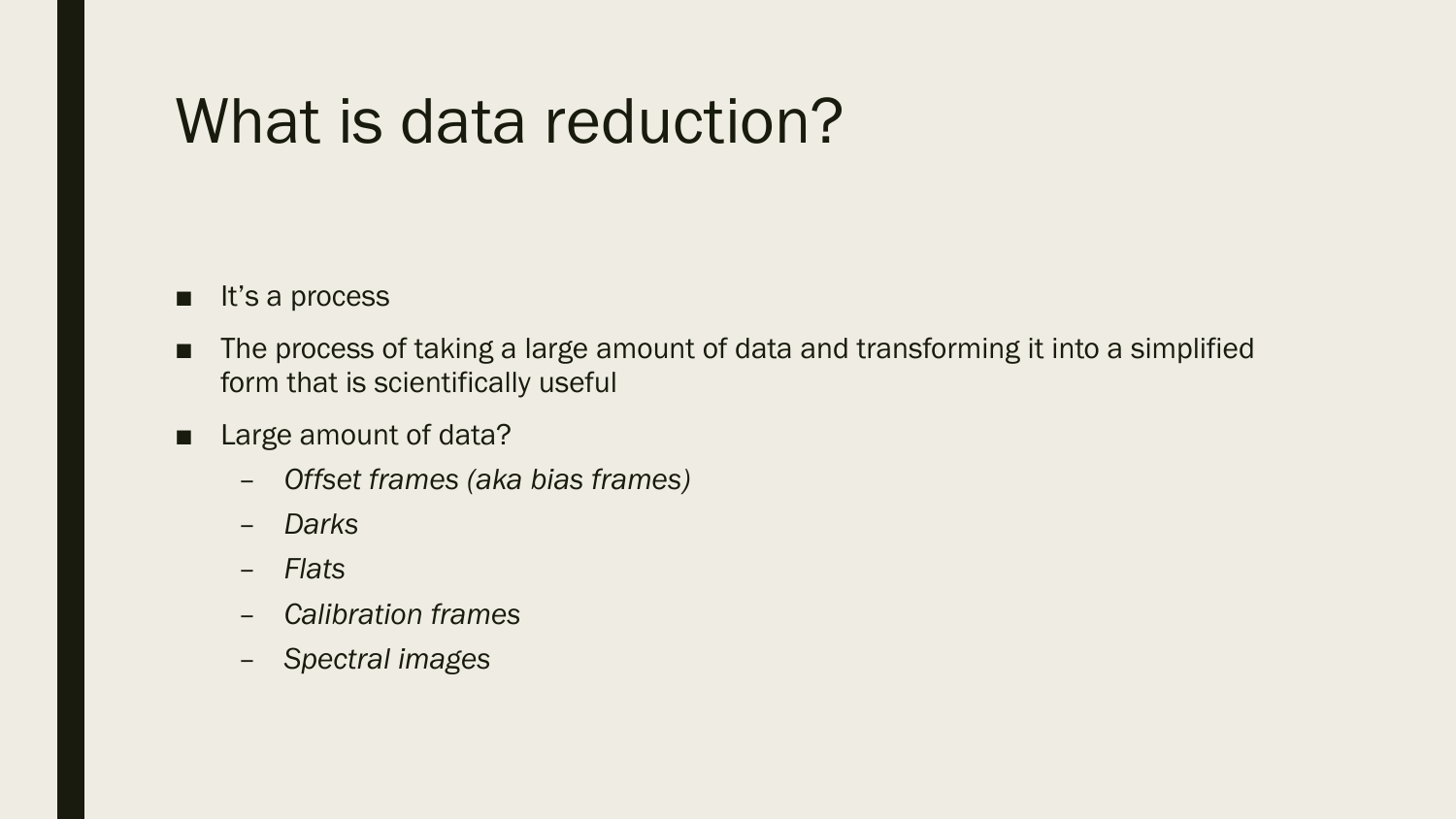# Installation & Trouble Shooting

- Refer to the Software Install tab on the smswweb.com website
- Refer to the handout in your workshop bag
- We have a limited number of USB drives with software that can be shared just download the software from the drives instead of downloading from websites
- Joe and Ken available to help or ask your neighbor!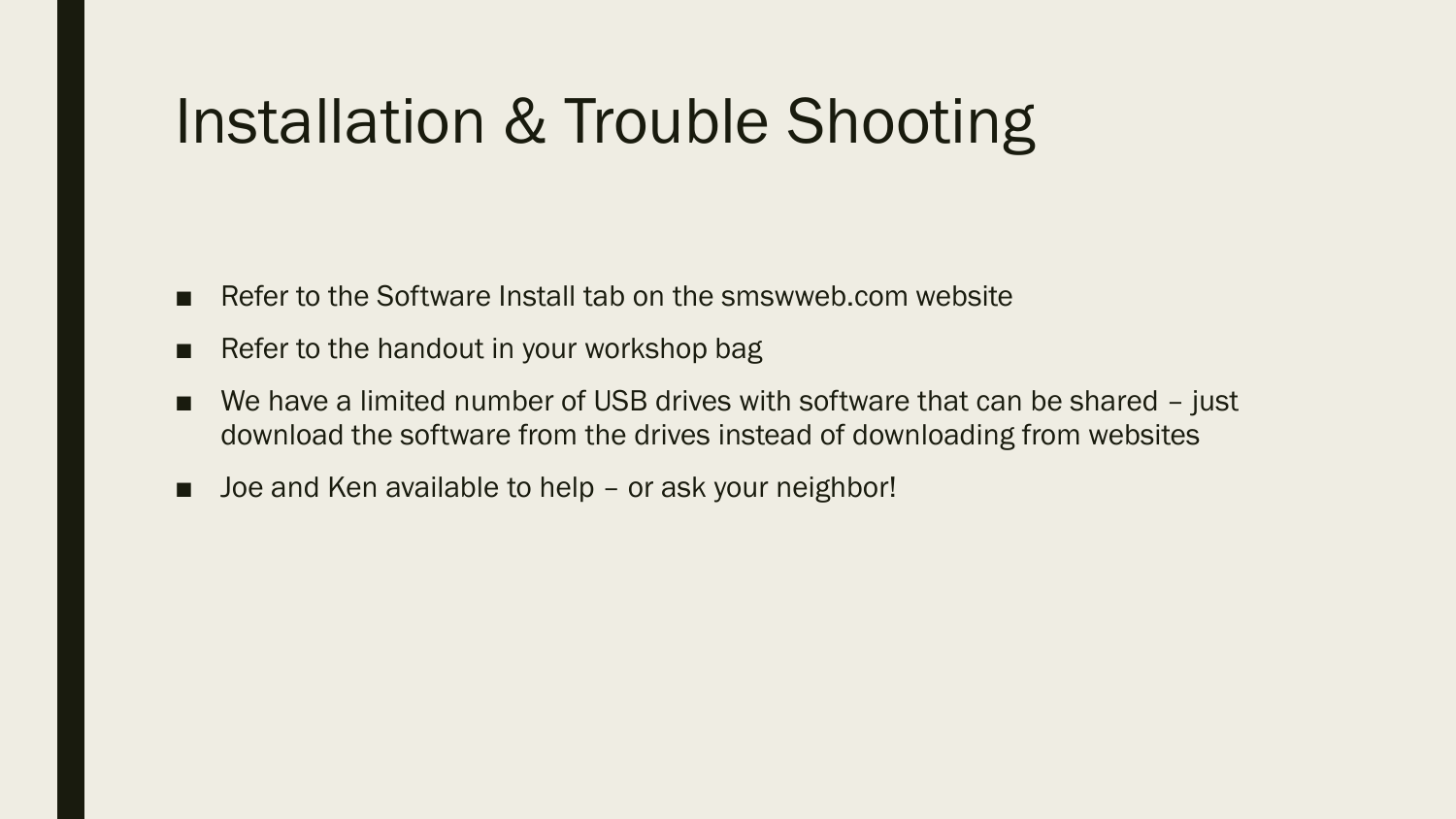$\Box$  $\times$  $\mathbf{L}$  $\checkmark$  $\overline{\bullet}$  | isis 5 9 3  $\vee$  ? File Share **View** Home **I** > This PC > Local Disk (C:) > Users > ken > isis > isis 5 9 3  $\mathcal{L}$ 个  $\vee$   $\bullet$  Search isis\_5\_9\_3  $\leftarrow$  $\rightarrow$  $\checkmark$  $\widehat{\phantom{1}}$ **I** nuit\_2012090 ★ ^ Name Date modified Size Type **N** nuit\_2012090 <del>x</del>  $MACOSX$ 2/18/19 3:25 PM File folder nuit\_2012091 \*\*  $\Gamma$  en File folder 2/18/19 3:25 PM **PerfLogs** 一大  $\blacksquare$  fr File folder 2/18/19 3:25 PM alglibnet2.dll 2/18/19 3:25 PM Application extension 860 KB **Program Files** isis - Shortcut 2/18/19 3:25 PM Shortcut 2 KB **Program Files**  $\frac{1}{1515}$  isis 2/18/19 3:25 PM Application 4,944 KB  $\blacksquare$  smsw2 websit $\star$ **Solution** libdcraw32.dll 339 KB 2/18/19 3:25 PM Application extension  $\blacksquare$  Isis ibdcraw64.dll 2/18/19 3:25 PM Application extension 340 KB Lhires Bench Set list\_instru 2/17/18 8:06 AM **Text Document** 1 KB **E** Local Disk (C:)  $\blacksquare$  list\_obs 8/11/16 4:16 AM 1 KB **Text Document** 1 KB



11 items